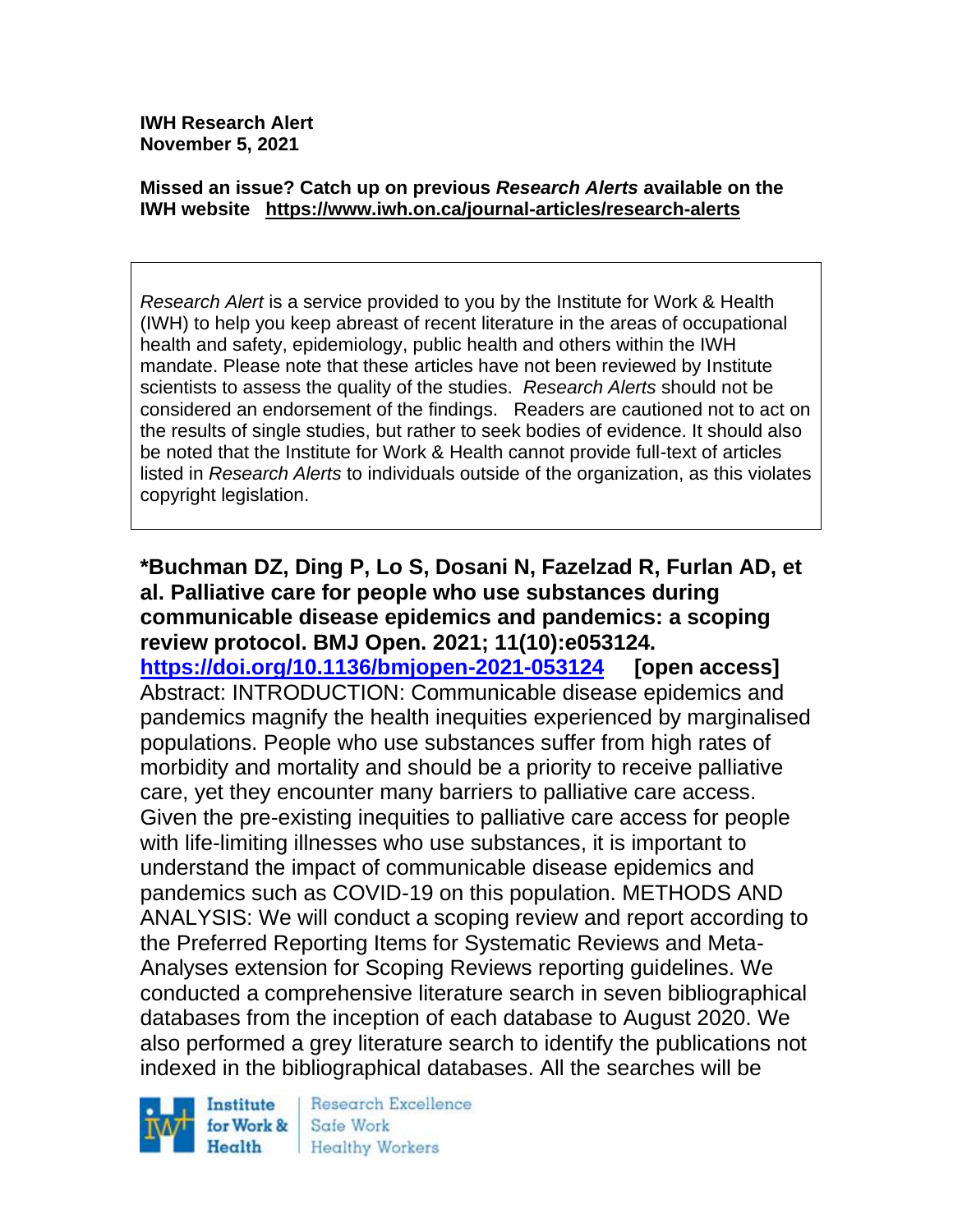rerun in April 2021 to retrieve recently published information because the COVID-19 pandemic is ongoing at the time of this writing. We will extract the quantitative data using a standardised data extraction form and summarise it using descriptive statistics. Additionally, we will conduct thematic qualitative analyses and present our findings as narrative summaries. ETHICS AND DISSEMINATION: Ethics approval is not required for a scoping review. We will disseminate our findings to healthcare providers and policymakers through professional networks, digital communications through social media platforms, conference presentations and publication in a scientific journal

### **\*Tatangelo M, Tomlinson G, Paterson JM, Keystone E, Bansback N, and Bombardier C. Health care costs of rheumatoid arthritis: a longitudinal population study. PLoS ONE. 2021; 16(5):e0251334.**

**<https://doi.org/10.1371/journal.pone.0251334> [open access]** Abstract: Quantifying the contribution of rheumatoid arthritis to the acquisition of subsequent health care costs is an emerging focus of the rheumatologic community and payers of health care. Our objective was to determine the healthcare costs before and after diagnosis of rheumatoid arthritis (RA) from the public payer's perspective. The study design was a longitudinal observational administrative data-based cohort with RA cases from Ontario Canada  $(n = 104.933)$  and two control groups, matched 1:1 on year of cohort entry from 2001 to 2016. The first control group was matched on age, sex and calendar year of cohort entry (diagnosis year for those with RA); the second group added medical history to the match before RA diagnosis year. The main exposure was new onset RA. The secondary exposure was calendar year of RA diagnosis to compare attributable costs over the study observation window. Main outcomes were health care costs in 2015 Canadian dollars, overall and by cost category. We used attribution methods to classify costs into those associated with RA, those associated with comorbidities, and age/sex-related underlying costs. Health care costs associated with RA increased up to the year of diagnosis, where they reached \$8,591: \$4,142 in RA associated costs; \$1,242 in RA comorbidity associated costs; and \$3,207 in underlying costs. In the eighth-year post diagnosis, the RA costs declined to \$2,567 while the RA

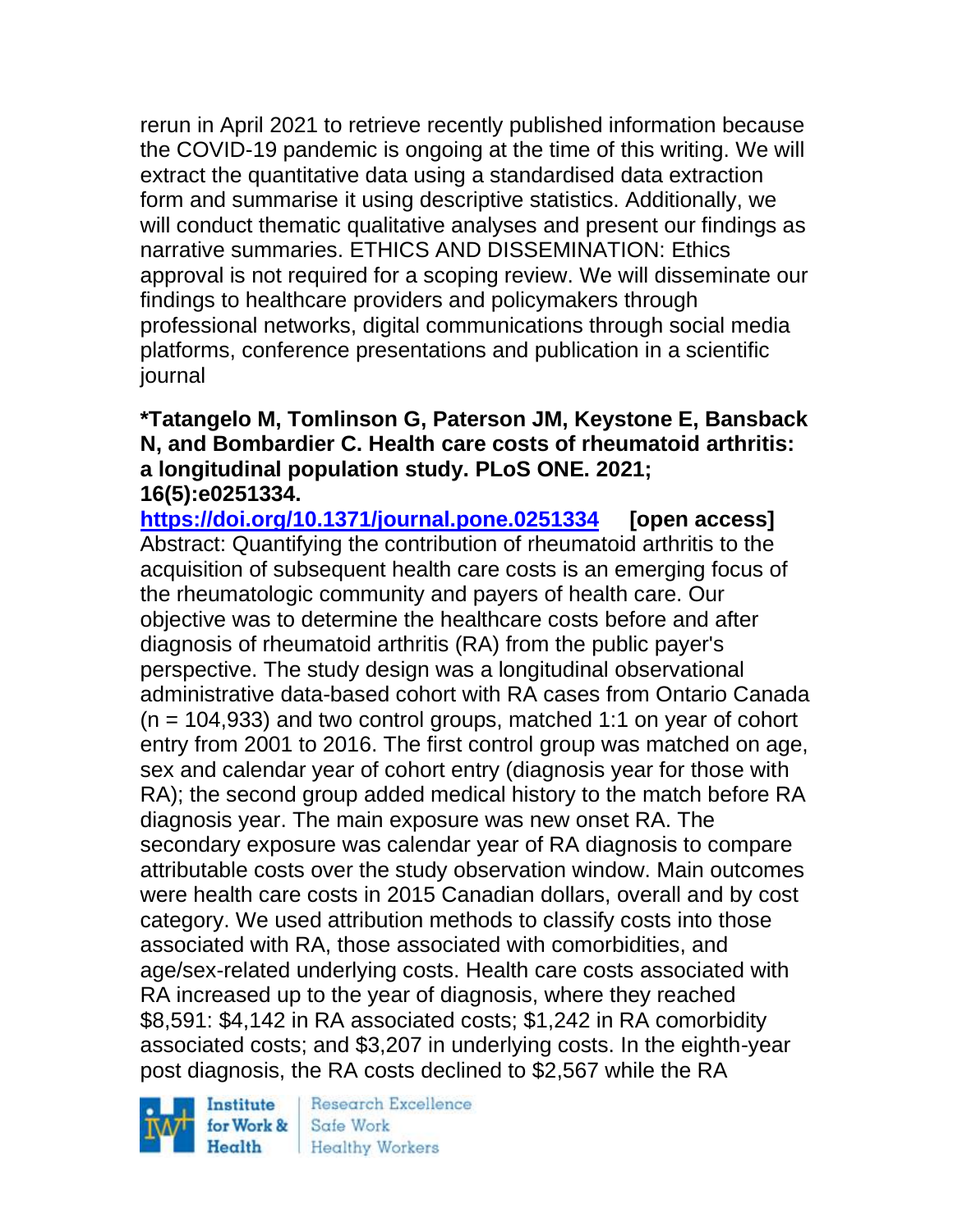comorbidity associated costs remained relatively constant at \$1,142, and the underlying age/sex related cost increased to \$4,426. RA patients had lower costs when diagnosed in later calendar years. Our results suggest a large proportion of disease related health care costs are a result of costs associated with RA comorbidities, which may appear many years before diagnosis

**Abd-Elsayed A, Hussain N, and Stanley G. Combining virtual reality and behavioral health to promote pain resiliency: analysis of a novel biopsychosocial modality for solving pain in the workplace. Pain and Therapy. 2021; [epub ahead of print]. <https://doi.org/10.1007/s40122-021-00333-1> [open access]** Abstract: Background: The use of virtual reality in treating pain symptoms is a new and emerging modality that has gained more traction, especially in light of the COVID-19 pandemic, which has led to a rise in the remote care of patients. Our study tested the effectiveness of a home-based pain relief program that utilized virtual reality and behavioral health for treating acute and chronic pain. Study design: Retrospective Cohort Study. Methods: Due to the remote nature of the pain clinic during the COVID-19 pandemic, patients with work-related injuries were considered for inclusion in a 90-day Harvard MedTech Vx Pain Relief Program, which consisted of home-based virtual reality therapy (VRT) and tailored behavioral therapy that was conducted through phone consultations. Both the VRT and behavioral therapy focused on the specific workplace injury and centered around setting three personal goals for each patient that were considered meaningful to them. The progress towards achieving these goals was then tracked. The primary outcome of the retrospective analysis was pain scores after completion of homebased VRT. Secondary outcomes included: change in opioid therapy (opioid consumption), psychological awareness/perception of pain, level of immersion, and overall improvement/achievement in patient goals. Results: A total of 36 patients (16 male and 20 female) with acute and chronic pain secondary to workplace injuries were included; these injuries severely limited their activities of daily living and reduced their quality of life. During the course of VRT and after completion of the 90-day program, patients experienced a substantial immediate and legacy pain relief. Specifically, patients reported an average 40% reduction in pain while utilizing the program and an

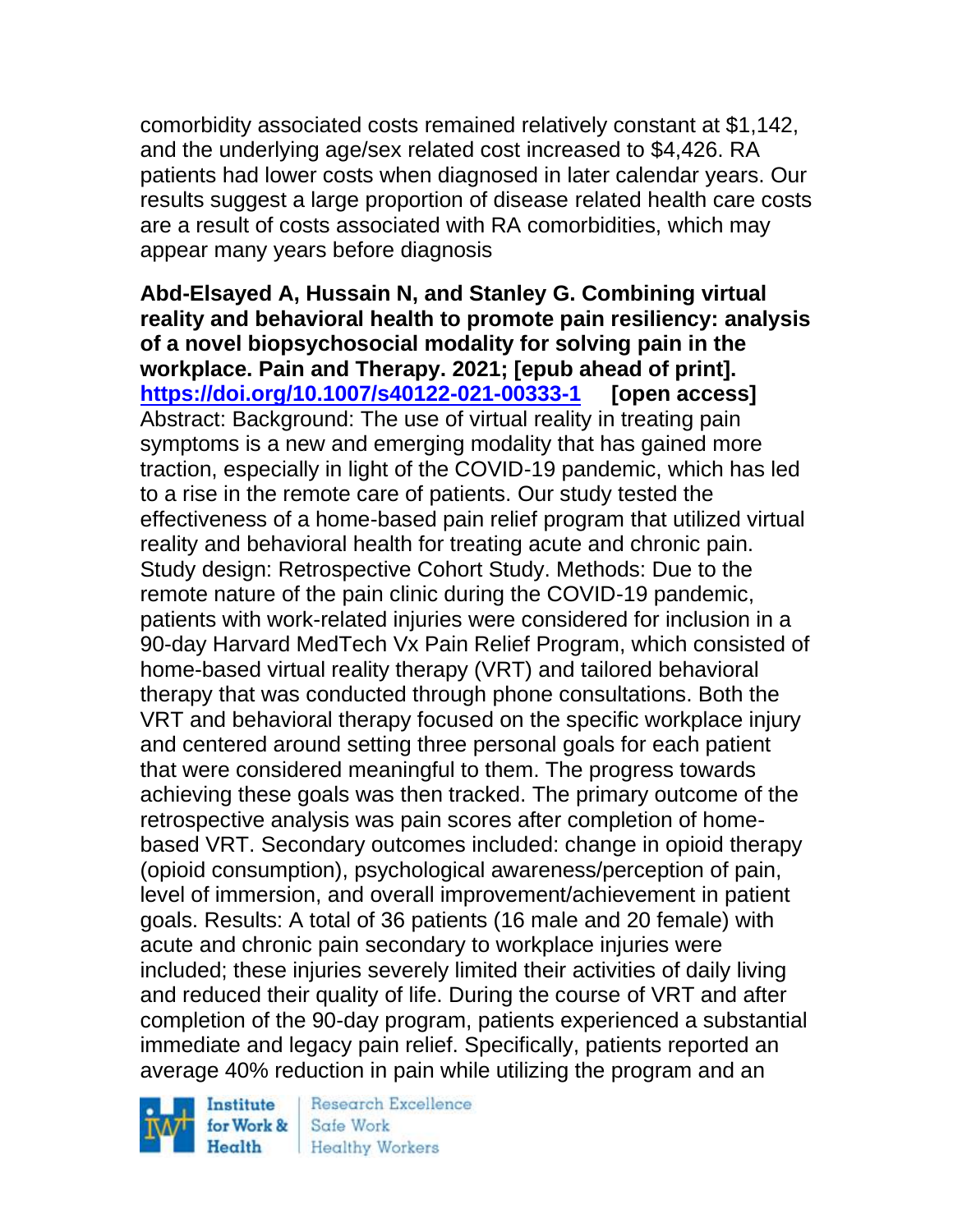additional 2.8 h of continued pain relief at the conclusion of 90 days. Further, 69% of patients also reported either a decrease in opioid use or complete cessation after VRT. The majority of patients also reported reduced depression, fatigue, and sleep disturbance. Conclusions: The Harvard MedTech Vx Therapy appears to be an effective tool in the treatment of pain and the psycho-social issues associated with pain. This translates into a greater degree of pain resiliency and an overall improvement in general wellness and improved workplace functionality.

**Bernacki EJ, Kalia N, Soistman S, Minor SA, Barry J, Lavin RA, et al. Prevention, medical management, and adjudication of workplace injuries: a thirty-two year follow-up of an integrated workers' compensation program. Journal of Occupational & Environmental Medicine. 2021; 63(10):828-838. <https://doi.org/10.1097/JOM.0000000000002275> [open access]** Abstract: OBJECTIVE: To describe the cost outcomes of an integrated workers' compensation program. METHODS: We studied a population that increased from 20K to 59K, incurring 8807 lost-time claims between 1988 and 2020. RESULTS: Lost-time claims decreased from 22.15 to 4.32 per 1000 employees (1988 to 2020), and total closed lost-time claim costs per \$100 payroll, decreased from \$0.62 to \$0.17 (1988 to 2017). The percent of claims resolved within 3 years of the accident increased from 10% to 89% (1988 to 2017). Adjusting for medical inflation and wage increases, total workers' compensation benefits paid per claim decreased \$124 per year, medical benefits decreased \$45 per year and indemnity benefits decreased \$79 per year. CONCLUSION: On both a population (per employee) and on a per claim basis, workers' compensation costs decreased substantially, which is attributable to improvements in accident prevention and decreases in claim duration

**Csuhai EA, Nagy AC, Szollosi GJ, and Veres-Balajti I. Impact analysis of 20-week multimodal progressive functionalproprioceptive training among sedentary workers affected by non-specific low-back pain: an interventional cohort study. International Journal of Environmental Research and Public Health. 2021; 18(20):10592.**

**<https://doi.org/10.3390/ijerph182010592> [open access]**

Institute Health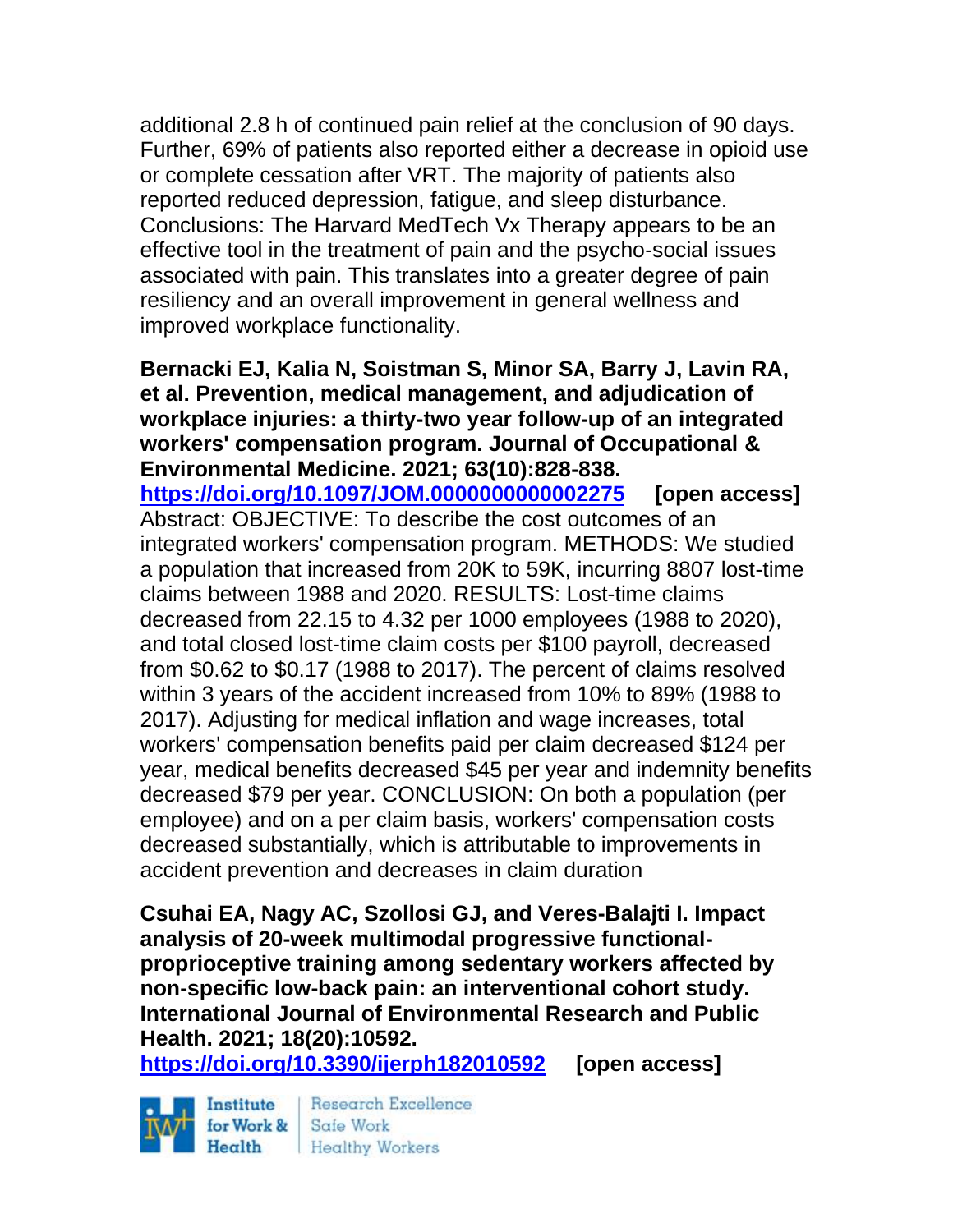Abstract: According to the latest data published by the WHO, 1.71 billion people suffer from musculoskeletal disorders and 568 million are affected by back pain, making these the most significant occupational health problems. The aim of this study was to analyze the effects of a newly developed Multimodal Workplace Training Program implemented among young sedentary employees in order to treat and prevent these problems. The 20-week Training Program was conducted at the National Instruments Corporations' Hungarian subsidiary in Debrecen between January and June, 2019. Pre- and post-intervention questionnaires were used to assess subjective parameters. Baseline and follow-up physical examinations were performed using the SpinalMouse, Y-Balance, Sit and Reach, Prone and Side Plank, Timed Abdominal Curl, and Biering-Sorensen tests. The results for 76 subjects were eligible for statistical analysis. Our Training Program was effective in several aspects, including a reduction in musculoskeletal symptoms and improvements in posture  $(p < 0.001)$ , in dynamic  $(p < 0.01)$  and static-isometric  $(p < 0.001)$ core strength, in flexibility ( $p < 0.001$ ), in spinal inclination in the sagittal ( $p < 0.001$ ) and frontal ( $p < 0.01$ ) plane, and in balance and coordination (p < 0.05). The Multimodal Progressive Functional-Proprioceptive Training was highly effective, and the application of such a complex training program can be recommended in workplace settings

**Gewandter JS, Smith SM, Dworkin RH, Turk DC, Gan TJ, Gilron I, et al. Research approaches for evaluating opioid sparing in clinical trials of acute and chronic pain treatments: Initiative on Methods, Measurement, and Pain Assessment in Clinical Trials recommendations. Pain. 2021; 162(11):2669-2681. <https://doi.org/10.1097/j.pain.0000000000002283>** 

Abstract: Randomized clinical trials have demonstrated the efficacy of opioid analgesics for the treatment of acute and chronic pain conditions, and for some patients, these medications may be the only effective treatment available. Unfortunately, opioid analgesics are also associated with major risks (eg, opioid use disorder) and adverse outcomes (eg, respiratory depression and falls). The risks and adverse outcomes associated with opioid analgesics have prompted efforts to reduce their use in the treatment of both acute and chronic pain. This article presents Initiative on Methods,

Institute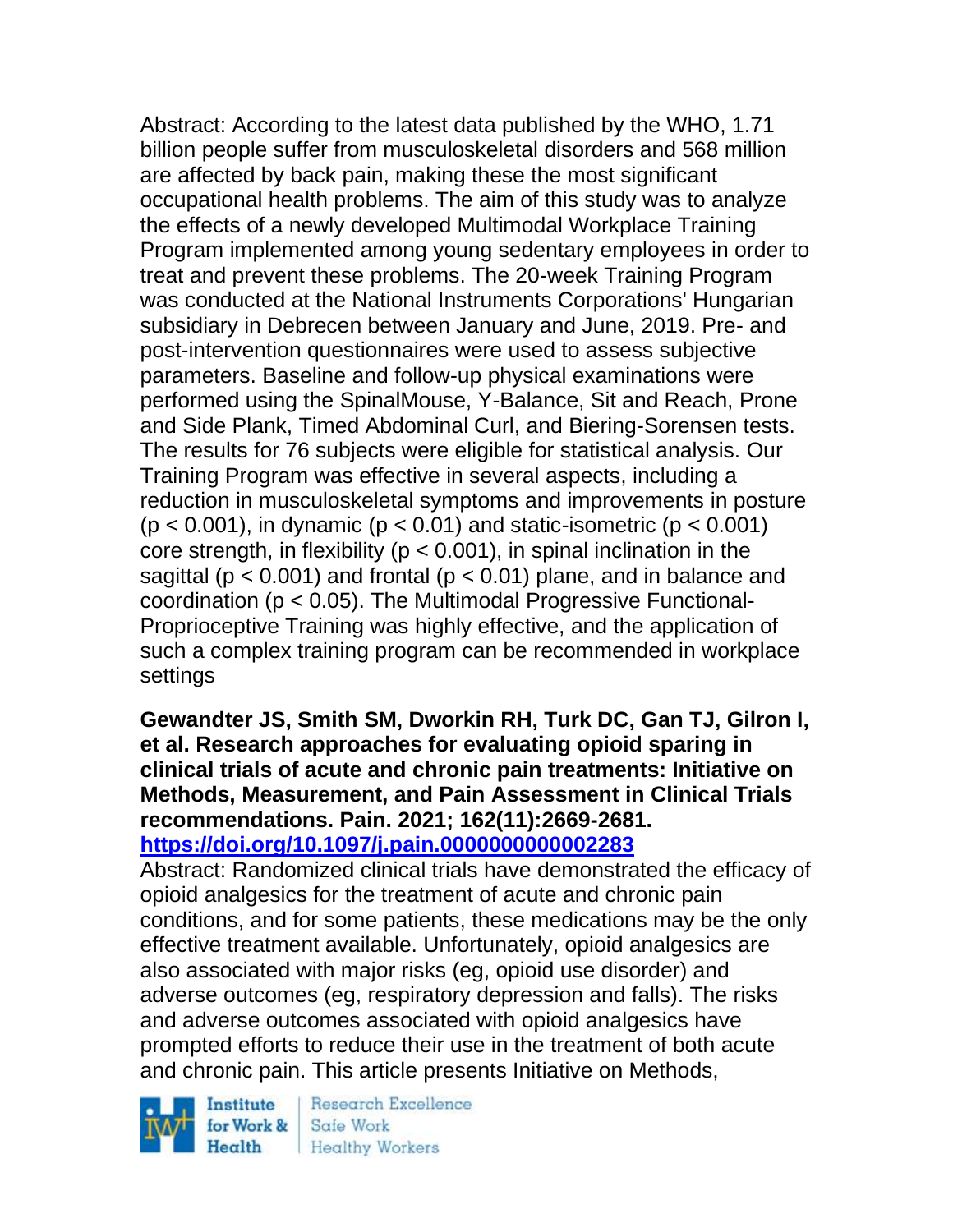Measurement, and Pain Assessment in Clinical Trials (IMMPACT) consensus recommendations for the design of opioid-sparing clinical trials. The recommendations presented in this article are based on the following definition of an opioid-sparing intervention: any intervention that (1) prevents the initiation of treatment with opioid analgesics, (2) decreases the duration of such treatment, (3) reduces the total dosages of opioids that are prescribed for or used by patients, or (4) reduces opioid-related adverse outcomes (without increasing opioid dosages), all without causing an unacceptable increase in pain. These recommendations are based on the results of a background review, presentations and discussions at an IMMPACT consensus meeting, and iterative drafts of this article modified to accommodate input from the co-authors. We discuss opioid sparing definitions, study objectives, outcome measures, the assessment of opioid-related adverse events, incorporation of adequate pain control in trial design, interpretation of research findings, and future research priorities to inform opioid-sparing trial methods. The considerations and recommendations presented in this article are meant to help guide the design, conduct, analysis, and interpretation of future trials

## **Karlsson EA, Sandqvist JL, Seing I, and Stahl C. Social validity of work ability evaluations and official decisions within the sickness insurance system: a client perspective. Work. 2021; 70(1):109-124.**

# **<https://doi.org/10.3233/WOR-213558>**

Abstract: BACKGROUND: Studies of the social validity of work ability evaluations are rare, although the concept can provide valuable information about the acceptability, comprehensibility and importance of procedures. OBJECTIVE: The aim of this study was to explore clients' perceptions of social validity of work ability evaluations and the following official decisions concerning sickness benefits within the Swedish sickness insurance system. METHODS: This was a longitudinal qualitative study based on interviews with 30 clients on sick leave, analyzed through deductive content analysis. RESULTS: Clients' understanding of the evaluation was dependent on whether the specific tests were perceived as clearly related to the clients' situation and what information they received. For a fair description of their work ability, clients state that the strict structure in the evaluation is not relevant to everyone. CONCLUSION: The work ability

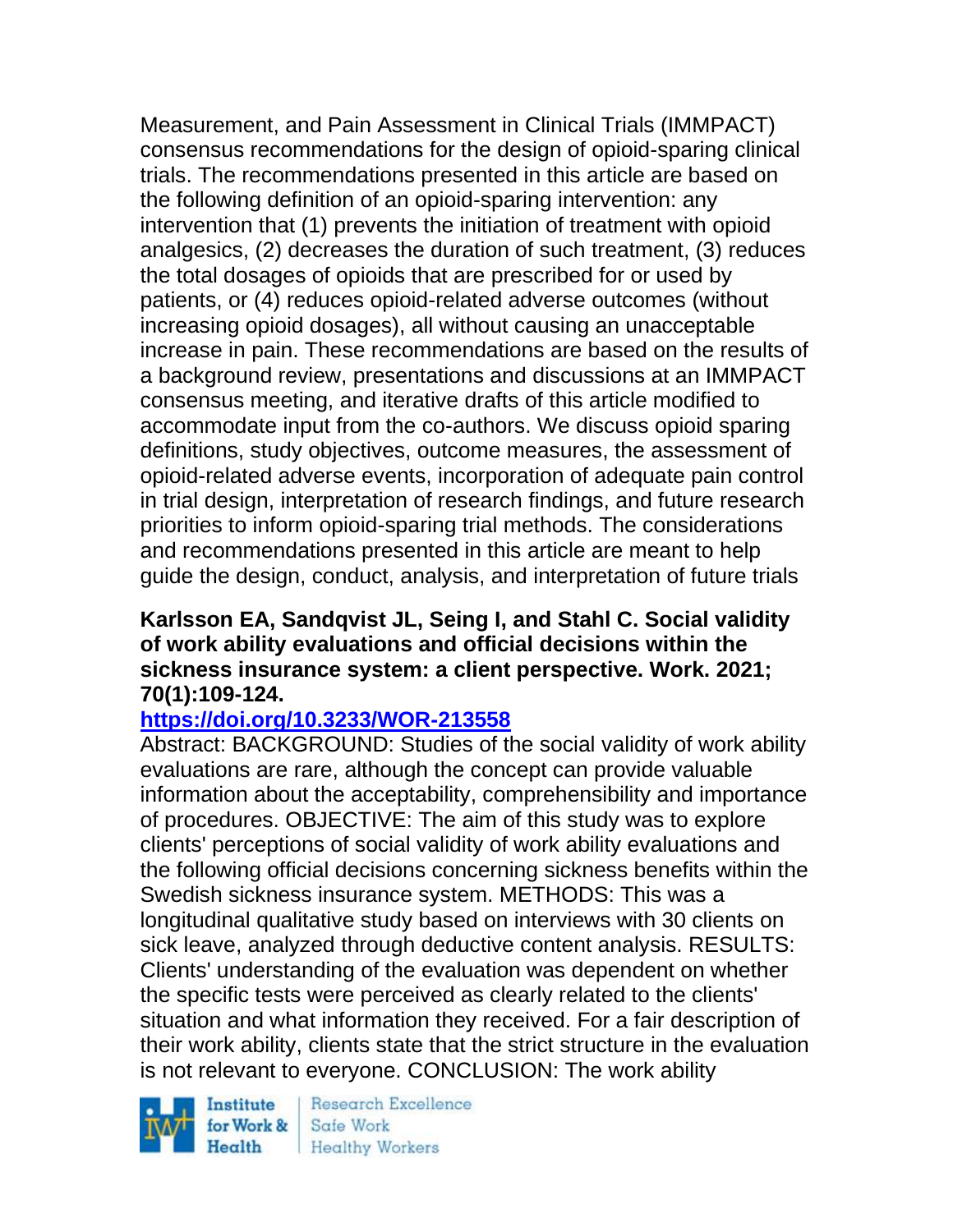evaluations indicate low acceptability due to lack of individual adaptation, the comprehensibility varied depending on the applicability of the evaluation and information provided, while the dimension 'importance' indicated as higher degree of social validity. The official decision about sickness benefits however was considered unrelated to the evaluation results, lacking solid arguments and sometimes contradictory to other stakeholders' recommendations indicating poor social validity

# **Labreche F, Ouellet C, Roberge B, Caron NJ, Yennek A, and Bussieres JF. Occupational exposure to antineoplastic drugs: what about hospital sanitation personnel? International Archives of Occupational & Environmental Health. 2021; 94(8):1877-1888. <https://doi.org/10.1007/s00420-021-01731-w>**

Abstract: Objective: Occupational exposure to antineoplastic drugs (ANPs) occurs mainly through dermal contact. Our study was set up to assess the potential exposure of hospital sanitation (HS) personnel, for whom almost no data are available, through contamination of surfaces they regularly touch. Methods: In the oncology departments of two hospitals around Montreal, surface wipe samples of 120-2000 cm2 were taken at 10 sites cleaned by the HS personnel and five other sites frequently touched by nursing and pharmacy personnel. A few hand wipe samples were collected to explore skin contamination. Wipes were analyzed by ultraperformance liquid chromatography tandem-mass spectrometry for 10 ANPs. Results: Overall, 60.9% of 212 surface samples presented at least one ANP above the limits of detection (LOD). Cyclophosphamide and gemcitabine were most often detected (52% and 31% of samples respectively), followed by 5-fluorouracil and irinotecan (15% each). Highest concentrations of five ANPs were found in outpatient clinics on toilet floors (5-fluorouracil, 49 ng/cm2; irinotecan, 3.6 ng/cm2), a perfusion pump (cyclophosphamide, 19.6 ng/cm2) and on a cytotoxic waste bin cover (gemcitabine, 4.97 ng/cm2). Floors in patient rooms had highest levels of cytarabine (0.12 ng/cm2) and methotrexate (6.38 ng/cm2). Hand wipes were positive for two of 12 samples taken on HS personnel, seven of 18 samples on nurses, and two of 14 samples on pharmacy personnel.

Conclusions: A notable proportion of surfaces showed measurable levels of ANPs, with highest concentrations found on surfaces

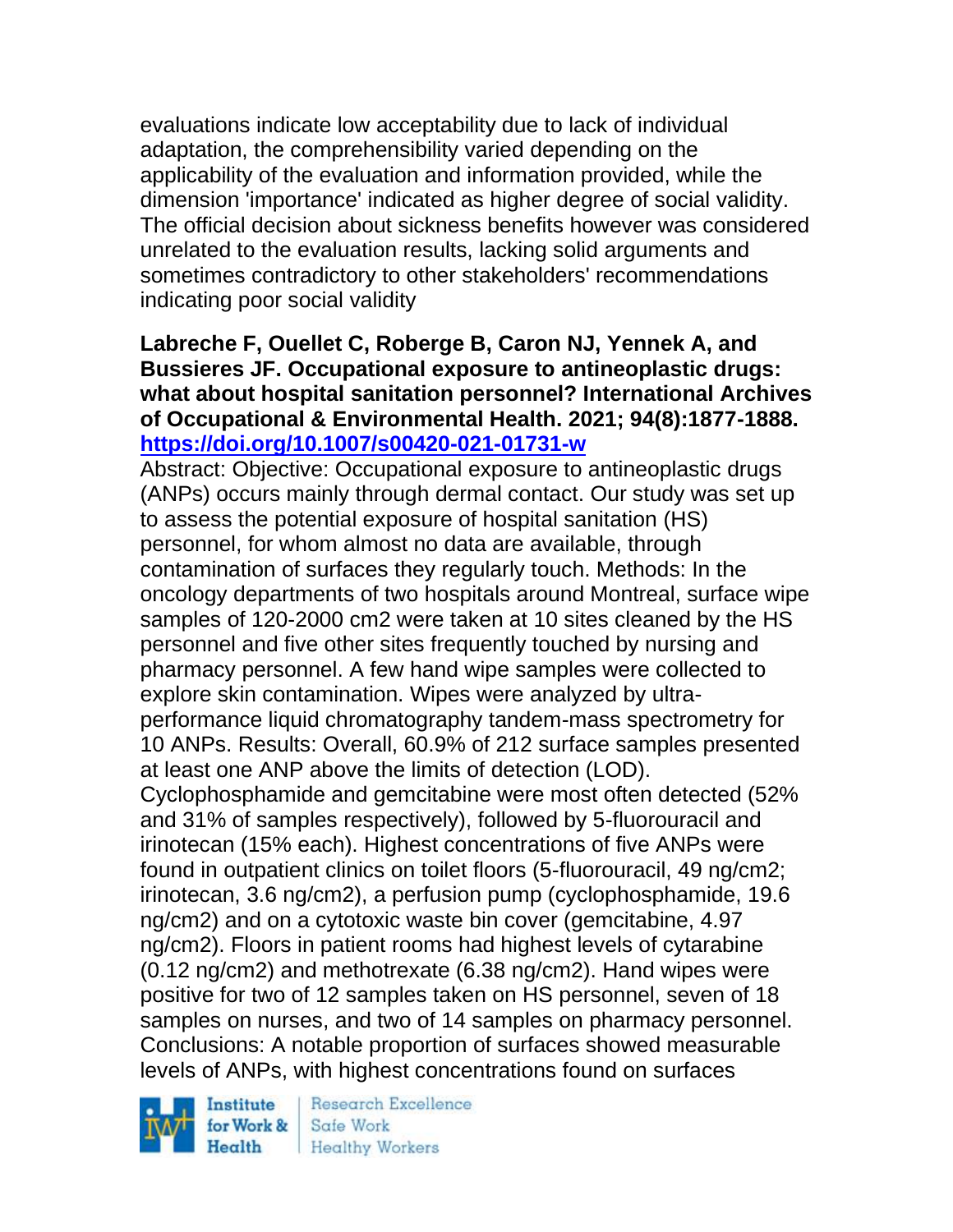cleaned by HS personnel, who would benefit from appropriate preventive training. As potential sources of worker exposure, several hospital surfaces need to be regularly monitored to evaluate environmental contamination and efficacy of cleaning.

# **Lee S, Lee W, and Kang SK. Tuberculosis infection status and risk factors among health workers: an updated systematic review. Annals of Occupational and Environmental Medicine. 2021; 33:e17.**

**<https://doi.org/10.35371/aoem.2021.33.e17> [open access]** Abstract: Tuberculosis (TB) infection is a common occupational risk for health workers (HWs) and poses a threat to the patients under their care and to other HWs. Hence, the development of a prevention strategy is crucial. We conducted a study to understand the status and risk factors of TB infection among HWs. The existing literature was searched for all published reports from 1 August 2010 to 31 December 2018, related to TB among HWs according to the Preferred Reporting Items for Systematic Reviews and Meta-Analyses guidelines. The inclusion criteria were: (1) study participants working in a health care facility; (2) TB cases diagnosed by medical professionals; (3) original research articles; and (4) English reports in a peer-reviewed journal. We finally included 61 studies from 642 articles searched initially. The TB infection rate in HWs was higher than that of the general population. Based on 39 studies, the prevalence of TB in HWs (tuberculin skin test positive) was 29.94%. In contrast, the global burden of latent TB infection was 23.0% (95% uncertainty interval: 20.4%–26.4%) in 2014. The risk factors of TB among HWs were aging, long duration of employment, nursing professionals, lack of Bacillus Calmette-Guerin vaccination, and low body mass index. HWs have an increased risk for TB infection, which can cause secondary infections in patients or other HWs. An effective prevention strategy must be developed to enable early diagnosis and prompt treatment.

**Mediavilla R, Fernandez-Jimenez E, Martinez-Ales G, Moreno-Kustner B, Martinez-Morata I, Jaramillo F, et al. Role of access to personal protective equipment, treatment prioritization decisions, and changes in job functions on health workers' mental health outcomes during the initial outbreak of the COVID-**

Institute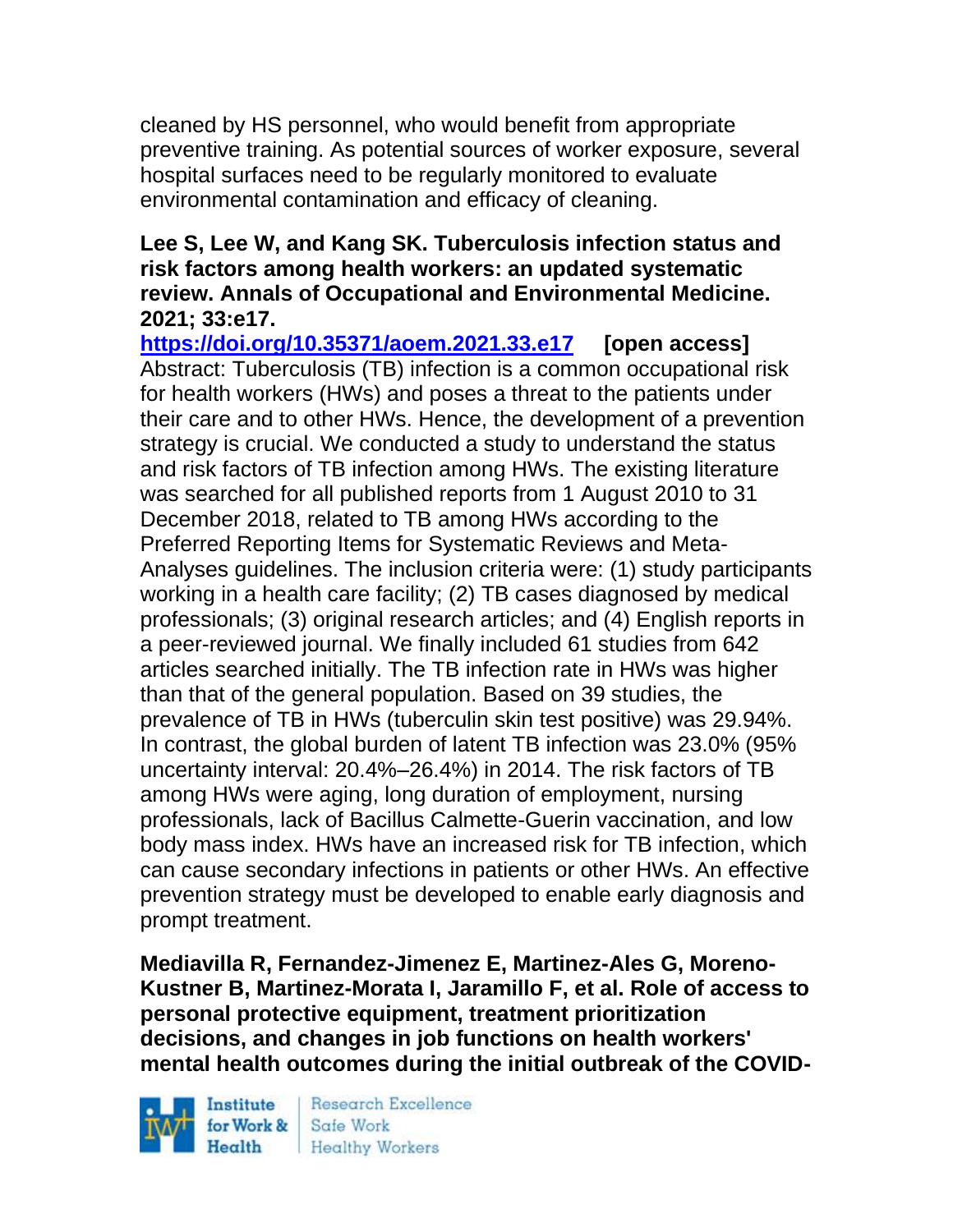**19 pandemic. Journal of Affective Disorders. 2021; 295:405-409. <https://doi.org/10.1016/j.jad.2021.08.059> [open access]** Abstract: BACKGROUND: During the initial COVID-19 outbreak, organizational changes were required to ensure adequate staffing in healthcare facilities. The extent to which organizational changes impacted the mental wellbeing of healthcare workers (HCWs) remains unexplored. Here we analyzed the association between three work-related stressors (reported access to protective equipment, change in job functions, and patient prioritization decision-making) and mental health outcomes (depression symptoms, psychological distress, suicidal thoughts, and fear of infection) in a large sample of Spanish HCWs during the initial COVID-19 outbreak. METHODS: We conducted a cross-sectional study including HCWs from three regions of Spain between April 24th and June 22nd, 2020. An online survey measured sociodemographic characteristics, work-related stressors, fear of infection, and mental health outcomes (depression [PHQ-9], psychological distress [GHQ-12], death wishes [C-SSRS]). We conducted mixed-effects regression models to adjust all associations for relevant individual- and regionlevel sources of confounding. RESULTS: We recruited 2,370 HCWs. Twenty-seven percent screened positive for depression and 74% for psychological distress. Seven percent reported death wishes. Respondents were more afraid of infecting their loved ones than of getting infected themselves. All work-related stressors were associated with depression symptoms and psychological distress in adjusted models. LIMITATIONS: Non-probabilistic sampling, potential reverse causation. CONCLUSIONS: Modifiable work-related stressors are associated with worse mental health among HCWs. Our results suggest that workplace prevention strategies for HCWs should provide sufficient protective equipment, minimize changes in job functions, favor the implementation of criteria for patient triage and on-call bioethics committees, and facilitate access to stepped-care, evidence-based mental health treatment

**O'Brady S. Fighting precarious work with institutional power: union inclusion and its limits across spheres of action. British Journal of Industrial Relations. 2021; 59(4):1084-1107. <https://doi.org/10.1111/bjir.12596>** 



Research Excellence **Healthy Workers**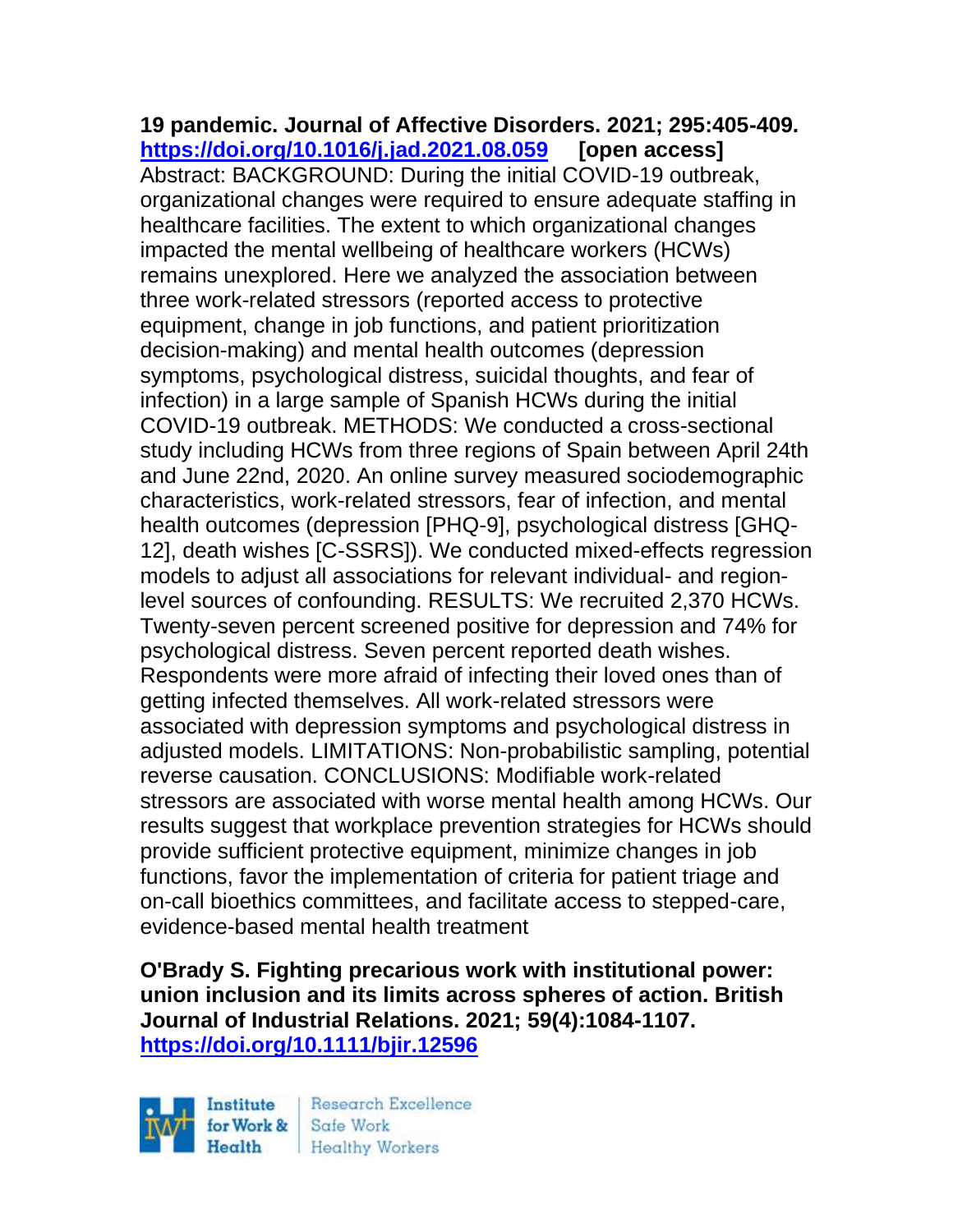## **Rother D and Schluter U. Occupational exposure to diisocyanates in the European union. Annals of Work Exposures and Health. 2021; 65(8):893-907.**

**<https://doi.org/10.1093/annweh/wxab021> [open access]** Abstract: OBJECTIVES: Diisocyanates are a chemical group that are widely used at workplaces in many sectors. They are also potent skin- and respiratory sensitizers. Exposure to diisocyanates is a main cause of occupational asthma in the European Union. To reduce occupational exposure to diisocyanates and consequently the cases of diisocyanate-induced asthma, a restriction on diisocyanates was recently adopted under the REACH Regulation in the European Union. METHODS: A comprehensive evaluation of the data on occupational exposure to the most important diisocyanates at workplaces was made and is reported here. The diisocyanates considered are methylene diphenyl diisocyanate (MDI), toluene diisocyanate (TDI), and hexamethylene diisocyanate (HDI), accounting for more than 95% of the market volume in the EU. The exposure assessment is based on data from Chemical Safety Reports (CSRs) of REACH Registration Dossiers, workplace air monitoring data from Germany, from the UK Health and Safety Executive (HSE), and literature data relevant for the EU, and the USA. RESULTS: Occupational exposure to diisocyanates is particularly relevant in: (i) C.A.S.E. applications (Coatings, Adhesives, Sealants, Elastomers), (ii) production of polyurethanes (PUs) (e.g. slab-stock foam), (iii) handling of partly uncured PU products (e.g. cutting, demoulding, spray application of foam), and (iv) when diisocyanates/PUs are heated (e.g. hot lamination, foundry applications/casting forms). Ranking of the reported data on inhalation to diisocyanate exposure at workplaces (maximum values) leads to following order: (i) HDI and its oligomers in coatings, (ii) MDI in spray foam applications, (iii) TDI in manufacture of foam, (iv) TDI in manufacture of PUs and PU composite materials, (v) TDI in adhesives, (vi) MDI in adhesives, (vii) MDI in manufacture of PUs and PU composite materials, (viii) TDI in coatings, (ix) MDI in manufacture of foam, and (x) HDI in adhesives

# **Rugulies R, Sorensen JK, Madsen IEH, Nordentoft M, Sorensen K, and Framke E. Can leadership quality buffer the association between emotionally demanding work and risk of long-term**

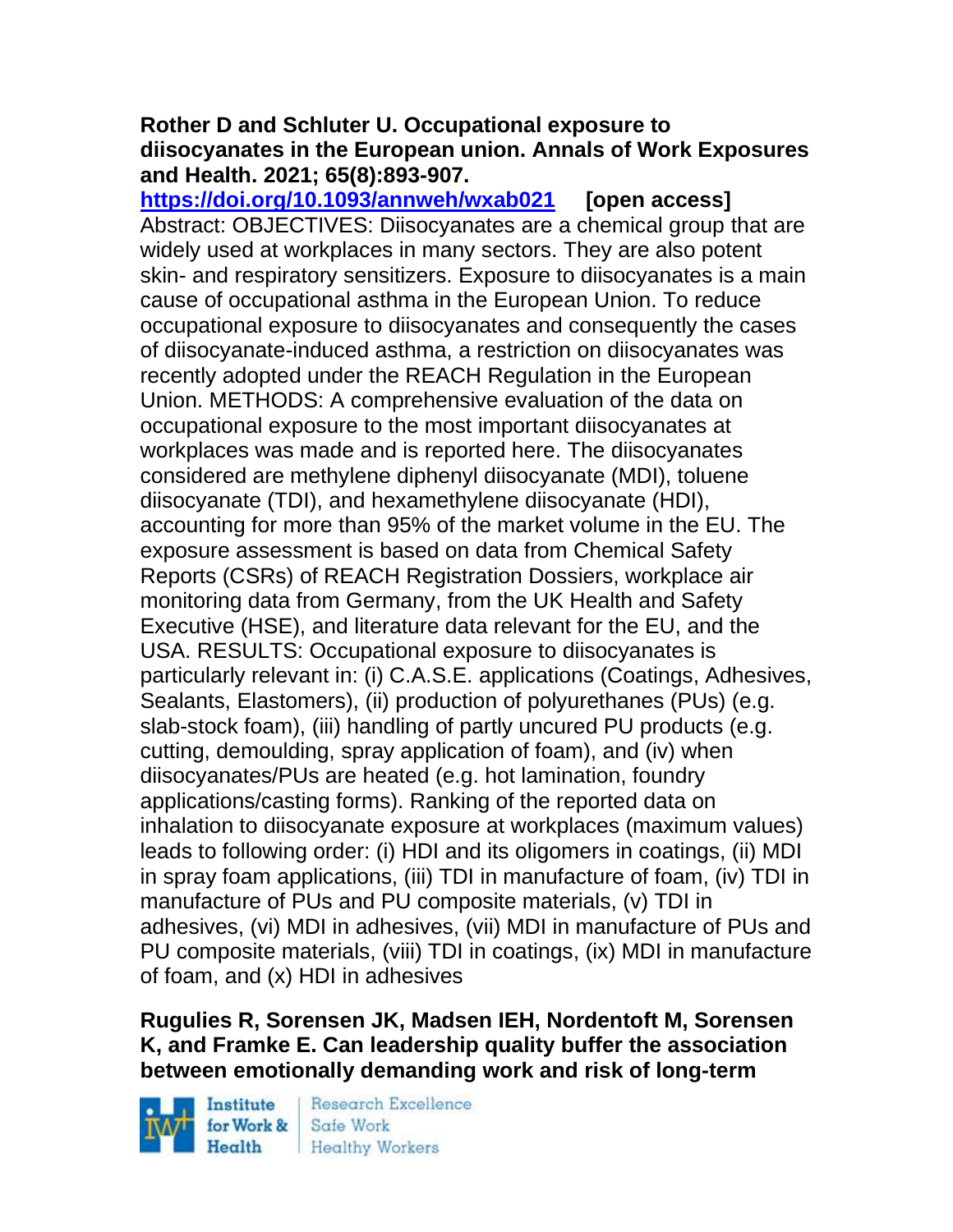# **sickness absence? European Journal of Public Health. 2021; 31(4):739-741.**

**<https://doi.org/10.1093/eurpub/ckab090> [open access]** Abstract: We examined whether the association between emotionally demanding work and risk of register-based long-term sickness absence (LTSA, =6 weeks) was buffered by high leadership quality among 25 416 Danish employees during 52-week follow-up. Emotional demands were measured at the job group level, whereas leadership quality was measured by workers rating their closest manager. Emotionally demanding work was associated with a higher risk of LTSA, regardless if leadership quality was high or low, with neither multiplicative nor additive interaction. We conclude that we found no evidence for high leadership quality buffering the effect of emotionally demanding work on risk of LTSA.

# **Ryan ED, Laffan MR, Trivisonno AJ, Gerstner GR, Mota JA, Giuliani HK, et al. Neuromuscular determinants of simulated occupational performance in career firefighters. Applied Ergonomics. 2021; 98:103555.**

# **<https://doi.org/10.1016/j.apergo.2021.103555>**

Abstract: Purpose: Although firefighters are required to perform various high-intensity critically essential tasks, the influence of neuromuscular function on firefighter occupational performance is unclear. The primary aim of the current study was to identify the key neuromuscular determinants of stair climb (SC) performance in firefighters. Methods: Leg extension isometric peak torque (PT), peak power (PP), torque steadiness at 10% (Steadiness10%) and 50% (Steadiness50%) of PT, fatigability following 30 repeated isotonic concentric contractions at 40% of PT, percent body fat (%BF), and a weighted and timed SC task were examined in 41 (age:  $32.3 \pm 8.2$ ) yrs; %BF:  $24.1 \pm 7.9$ %) male career firefighters. Results: Faster SC times (74.7  $\pm$  13.4 s) were associated with greater PT and PP, less fatigability, younger age, and lower %BF ( $r = -0.530 - 0.629$ ; P =  $0.014$ ), but not Steadiness10% or Steadiness50% (P = 0.193). Stepwise regression analyses indicated that PP and Steadiness50% were the strongest predictors of SC time  $(R2 = 0.442, P < 0.001)$ . However, when age and %BF were included in the model, these variables became the only significant predictors of SC time (R2 = 0.521, P < 0.001) due to age and %BF being collectively associated